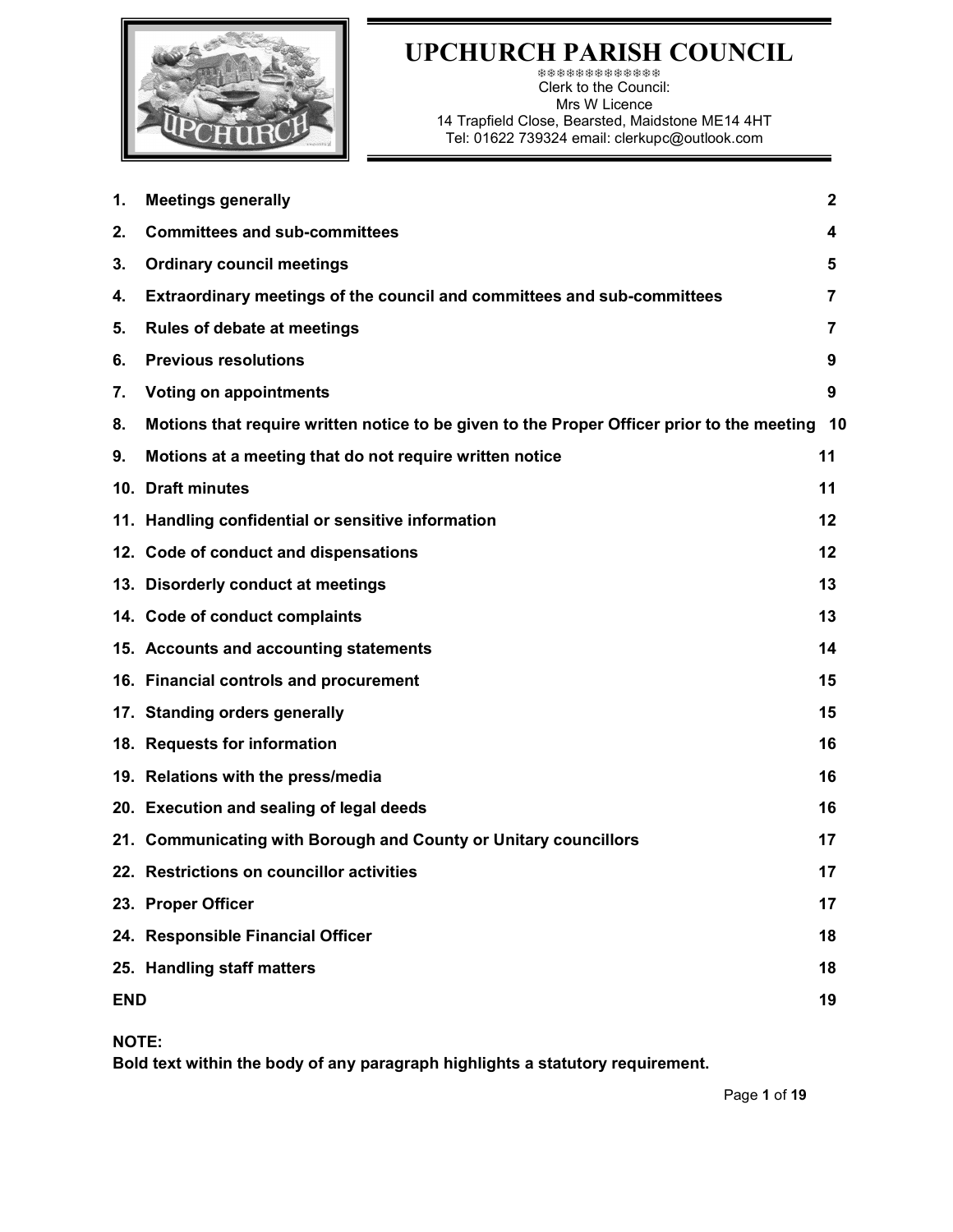## 1. Meetings generally

- FC Full Council meetings
- CM Committee meetings
- SC Sub-committee meetings
- $FC$  a Meetings shall not take place in premises which at the time of the meeting are used for the supply of alcohol, unless no other premises are available free of charge or at a reasonable cost.
- FC b The minimum three clear days for notice of a meeting does not include the day on which notice was issued, the day of the meeting, a Sunday, a day of the Christmas break, a day of the Easter break or of a bank holiday or a day appointed for public thanksgiving or mourning.
- CM c The minimum three clear days' public notice for a meeting does not include the day on which the notice was issued or the day of the meeting unless the meeting is convened at shorter notice
- CM FC d Meetings shall be open to the public unless their presence is prejudicial to the public interest by reason of the confidential nature of the business to be transacted or for other special reasons. The public's exclusion from part or all of a meeting shall be by a resolution which shall give reasons for the public's exclusion.
	- e Members of the public may make representations, answer questions and give evidence at a meeting which they are entitled to attend in respect of the business on the agenda.
	- f The period of time designated for public participation at a meeting in accordance with standing order 1(e) above shall not exceed 30 minutes unless directed by the chairman of the meeting.
	- g Subject to standing order 1(f) above, a member of the public shall not speak for more than 5 minutes.
	- h In accordance with standing order 1(e) above, a question shall not require a response at the meeting nor start a debate on the question. The chairman of the meeting may direct that a written or oral response be given.
	- i A person shall raise his hand when requesting to speak .The chairman of the meeting may at any time permit a person to be seated when speaking.
	- j A person who speaks at a meeting shall direct his comments to the chairman of the meeting.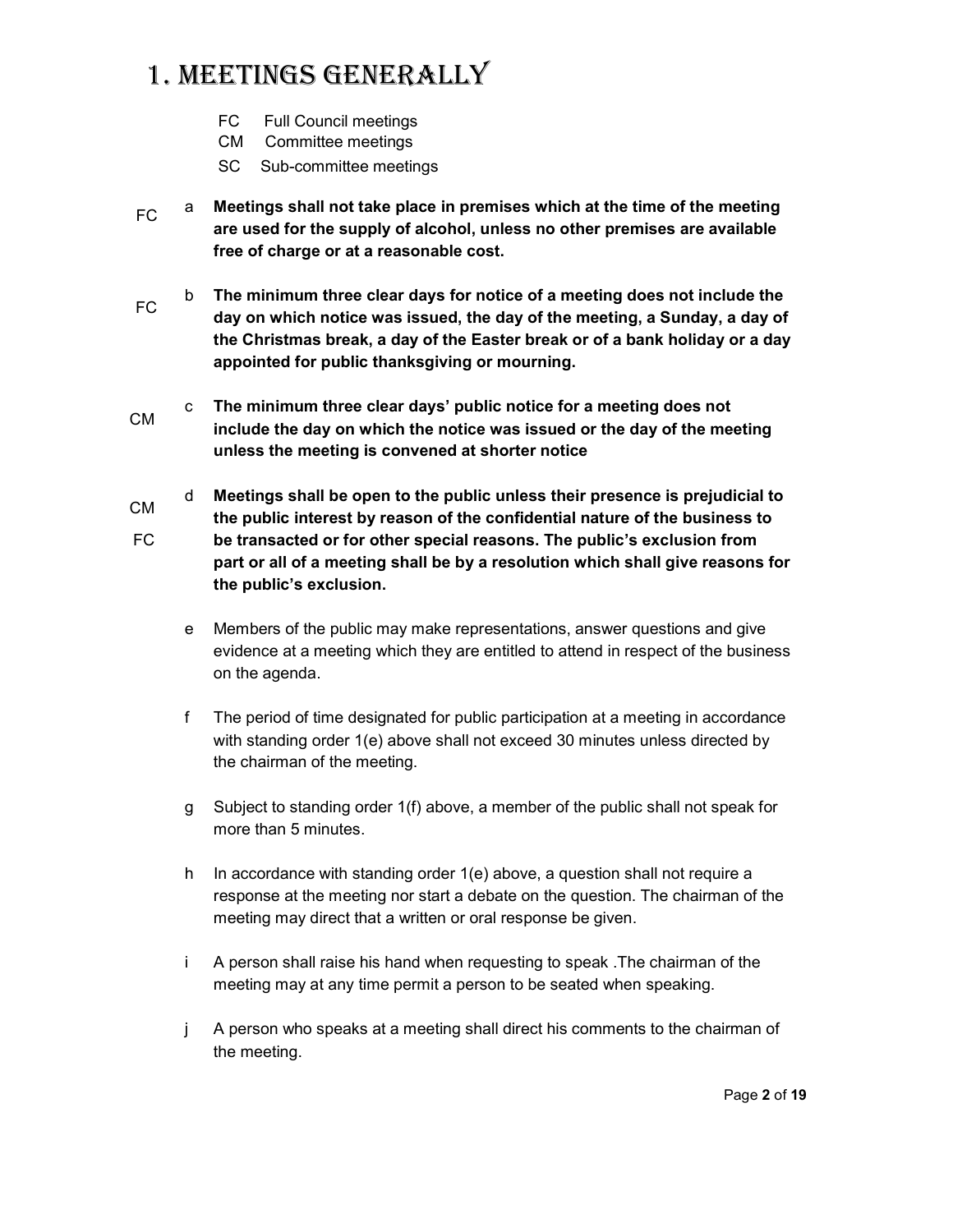- k Only one person is permitted to speak at a time. If more than one person wants to speak, the chairman of the meeting shall direct the order of speaking.
- l Before discussing a motion that has a fiscal impact councillors will be advised on the impact on foreseen or unforeseen expenditure.
- CM FC m Photographing, recording, broadcasting and transmitting of the proceedings of a meeting is allowed but only if it does not disrupt or intrude on the meeting. Visitors are required to notify the Clerk that recording and transmitting devices are going to be used so that other members of the public can be advised.
- CM FC n The press shall be provided with reasonable facilities for the taking of their report of all or part of a meeting at which they are entitled to be present.
- FC o Subject to standing orders which indicate otherwise, anything authorised or required to be done by, to or before the Chairman of the Council may in his absence be done by, to or before the Vice-Chairman of the Council (if any).
- FC p The Chairman, if present, shall preside at a meeting. If the Chairman is absent from a meeting, the Vice-Chairman, if present, shall preside. If both the Chairman and the Vice-Chairman are absent from a meeting, a councillor as chosen by the councillors present at the meeting shall preside at the meeting.
- $\mathrm{SC}$   $\mathrm{q}$ CM Subject to a meeting being quorate, all questions at a meeting shall be decided by a majority of the councillors or councillors with voting rights present and voting.
- FC
- **SC**  CM r The chairman of a meeting may give an original vote on any matter put to the vote, and in the case of an equality of votes may exercise his casting vote whether or not he gave an original vote.
- FC See standing orders 3(i) and (j) below for the different rules that apply in the election of the Chairman of the Council at the annual meeting of the council.
	- s Unless standing orders provide otherwise, voting on a question shall be by a show of hands. At the request of a councillor, the voting on any question shall be recorded so as to show whether each councillor present and voting gave his vote for or against that question. Such a request shall be made before moving on to the next item of business on the agenda.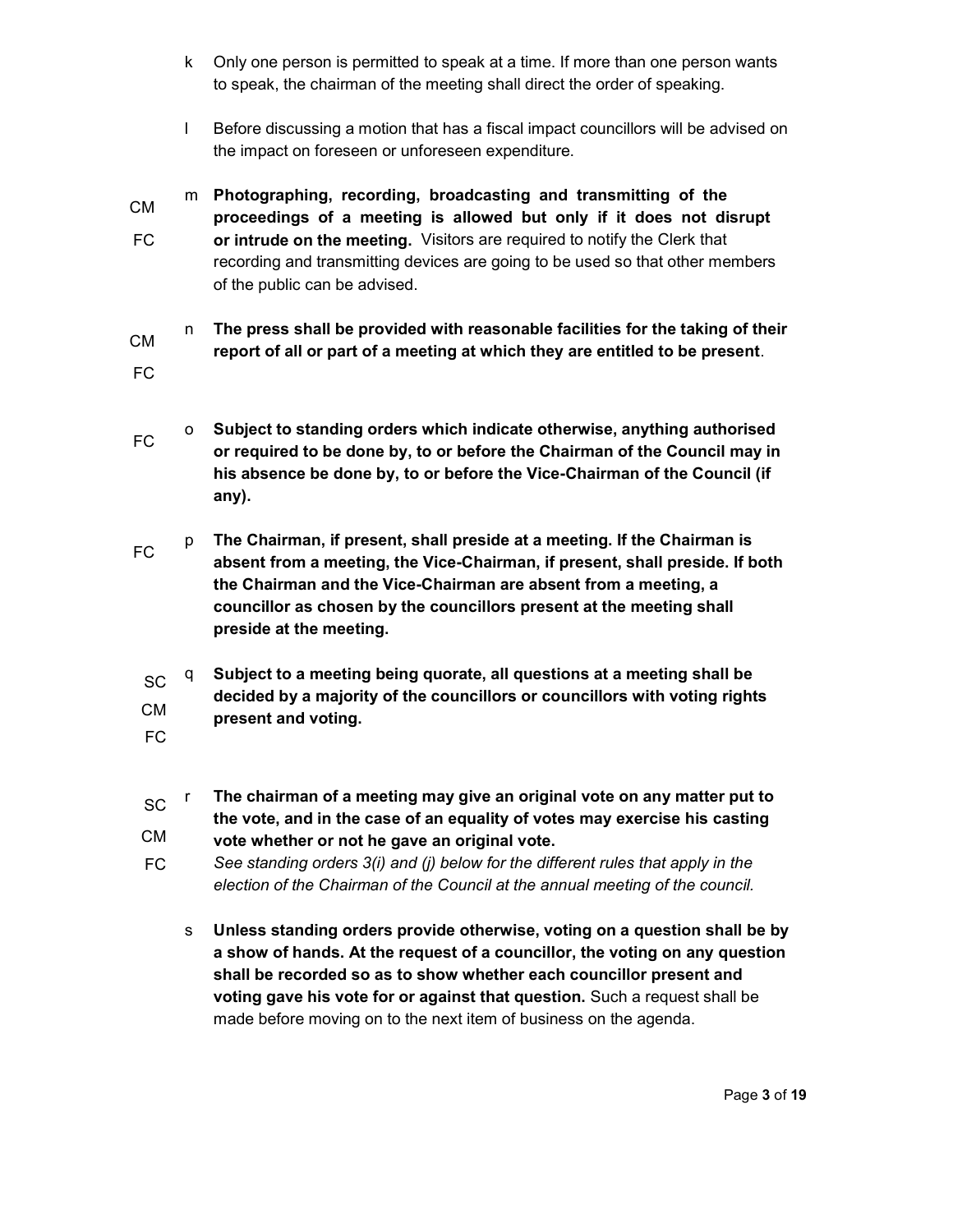- t The minutes of a meeting shall include an accurate record of the following: i. the time and place of the meeting;
	- ii. the names of councillors present and absent;
	- iii. interests that have been declared by councillors and non-councillors with voting rights;
	- iv. whether a councillor or non-councillor with voting rights left the meeting when matters that they held interests in were being considered;
	- v. if there was a public participation session; and
	- vi. the resolutions made.
- SC CM FC u A councillor or a non-councillor with voting rights who has a disclosable pecuniary interest or another interest as set out in the council's code of conduct in a matter being considered at a meeting is subject to statutory limitations or restrictions under the code on his right to participate and vote on that matter.
- v No business may be transacted at a meeting unless at least one-third of the whole number of members of the council are present and in no case shall the quorum of a meeting be less than three.
- SC CM w If a meeting is or becomes inquorate no business shall be transacted and the meeting shall be closed. The business on the agenda for the meeting shall be adjourned to another meeting.
- FC
- x A meeting shall not exceed a period of 3 hours.

#### 2. CoMMittees and sub-CoMMittees

- a Unless the council determines otherwise, a committee may appoint a subcommittee whose terms of reference and members shall be determined by the committee.
- b The members of a committee may include non-councillors unless it is a committee which regulates and controls the finances of the council.
- c Unless the council determines otherwise, all the members of an advisory committee and a sub-committee of the advisory committee may be noncouncillors.
- d The council may appoint standing committees or other committees / working parties as may be necessary, and:
	- i. shall determine their terms of reference;
	- Page 4 of 19 ii. shall determine the number and time of the ordinary meetings of a standing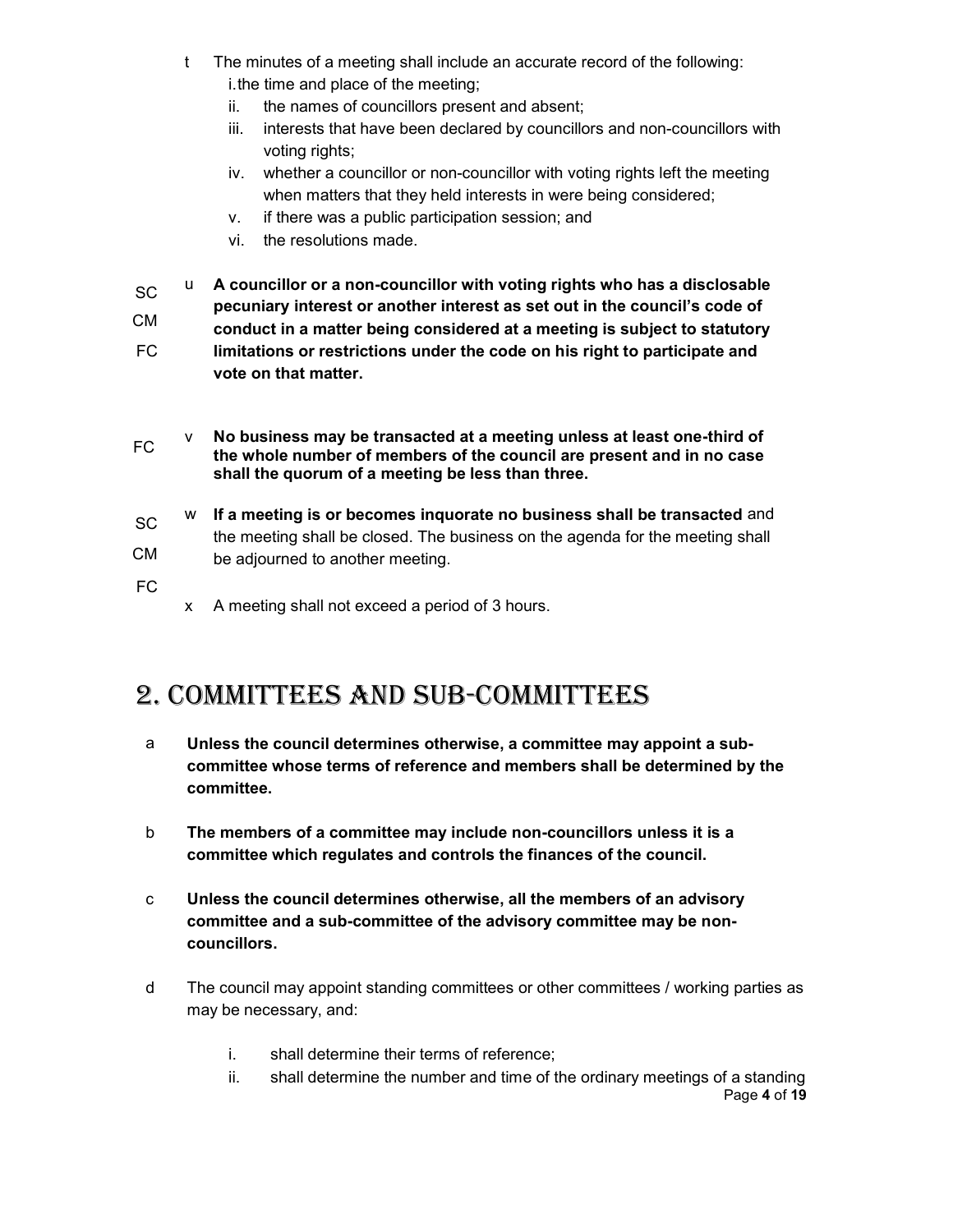committee up until the date of the next annual meeting of full council;

- iii. shall permit a committee, other than in respect of the ordinary meetings of a committee, to determine the number and time of its meetings;
- iv. shall, subject to standing orders 2(b) and (c) above, appoint and determine the terms of office of members of such a committee;
- v. may, subject to standing orders 2(b) and (c) above, appoint and determine the terms of office of the substitute members to a committee whose role is to replace the ordinary members at a meeting of a committee if the ordinary members of the committee confirm to the Proper Officer 2 days before the meeting that they are unable to attend; (See details of Proper Officer in Section 23)
- vi. shall, after it has appointed the members of a standing committee, appoint the chairman of the standing committee;
- vii. shall determine the place, notice requirements and quorum for a meeting of a committee and a sub-committee which shall be no less than three;
- viii. shall determine if the public may participate at a meeting of a committee;
- ix. shall determine if the public and press are permitted to attend the meetings of a sub-committee and also the advance public notice requirements, if any, required for the meetings of a sub-committee;
- x. shall determine if the public may participate at a meeting of a subcommittee that they are permitted to attend; and
- xi. may dissolve a committee.

## 3. ordinary CounCil Meetings

- a In an election year, the annual meeting of the council shall be held on or within 14 days following the day on which the new councillors elected take office, i.e. on the second Thursday in May.
- b In a year which is not an election year, the annual meeting of a council shall be held on such day in May as the council may direct.
- c If no other time is fixed, the annual meeting of the council shall take place at 6pm.
- d In addition to the annual meeting of the council, at least three other ordinary meetings shall be held in each year on such dates and times as the council directs. Meetings of the Council are normally held monthly on the first Thursday of the month, with the exclusion of August, unless the Council otherwise decides at a previous meeting.
- e The first business conducted at the annual meeting of the council shall be the election of the Chairman and Vice-Chairman (if any) of the Council.
- f The Chairman of the Council, unless he has resigned or becomes disqualified,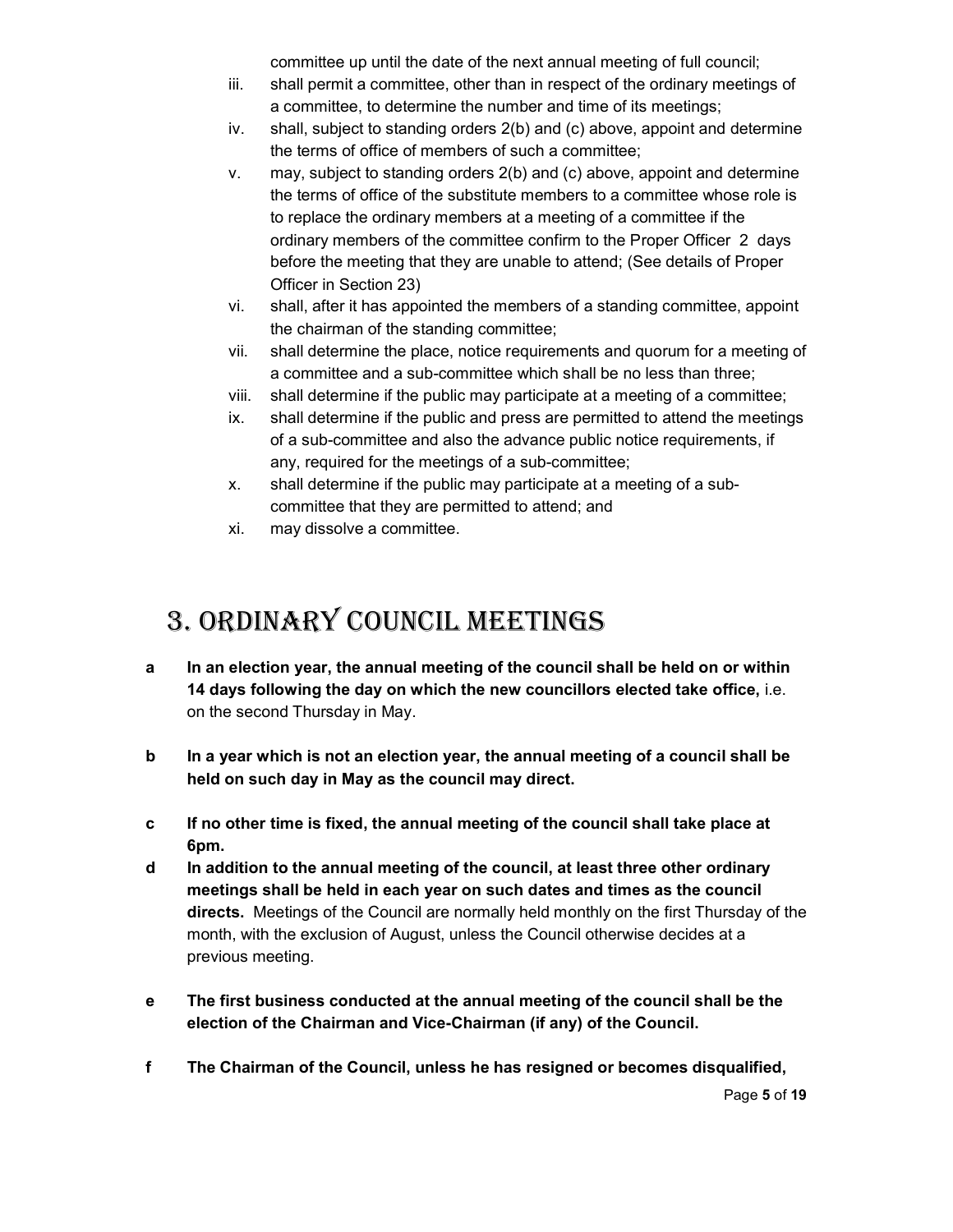shall continue in office and preside at the annual meeting until his successor is elected at the next annual meeting of the council.

- g The Vice-Chairman of the Council, if any, unless he resigns or becomes disqualified, shall hold office until immediately after the election of the Chairman of the Council at the next annual meeting of the council.
- h In an election year, if the current Chairman of the Council has not been re-elected as a member of the council, he shall preside at the meeting until a successor Chairman of the Council has been elected. The current Chairman of the Council shall not have an original vote in respect of the election of the new Chairman of the Council but must give a casting vote in the case of an equality of votes.
- i In an election year, if the current Chairman of the Council has been re-elected as a member of the council, he shall preside at the meeting until a new Chairman of the Council has been elected. He may exercise an original vote in respect of the election of the new Chairman of the Council and must give a casting vote in the case of an equality of votes.
- j Following the election of the Chairman of the Council and Vice-Chairman (if any) of the Council at the annual meeting of the council, the business of the annual meeting shall include:
	- i. In an election year, delivery by the Chairman of the Council and councillors of their acceptance of office forms unless the council resolves for this to be done at a later date. In a year which is not an election year, delivery by the Chairman of the Council of his acceptance of office form unless the council resolves for this to be done at a later date;
	- ii. Confirmation of the accuracy of the minutes of the last meeting of the council;
	- iii. Receipt of the minutes of the last meeting of a committee;
	- iv. Consideration of the recommendations made by a committee;
	- v. Review of delegation arrangements to committees, sub-committees, working parties; staff and other local authorities;
	- vi. Review of the terms of reference for committees;
	- vii. Appointment of members to existing committees;
	- viii. Appointment of any new committees in accordance with standing order 4 above;
	- ix. Review and adoption of appropriate standing orders and financial regulations;
	- x. Confirmation of the approved budget
	- xi. Review of arrangements, including any charters and agency agreements, with other local authorities and review of contributions made to expenditure incurred by other local authorities;
	- xii. Review of representation on or work with external bodies and arrangements for reporting back;
	- xiii. Confirmation of inventory of land and assets including buildings and office equipment;
	- xiv. Confirmation of arrangements for insurance cover in respect of all insured risks; which is reviewed at the June Council; the existing Risk Register will be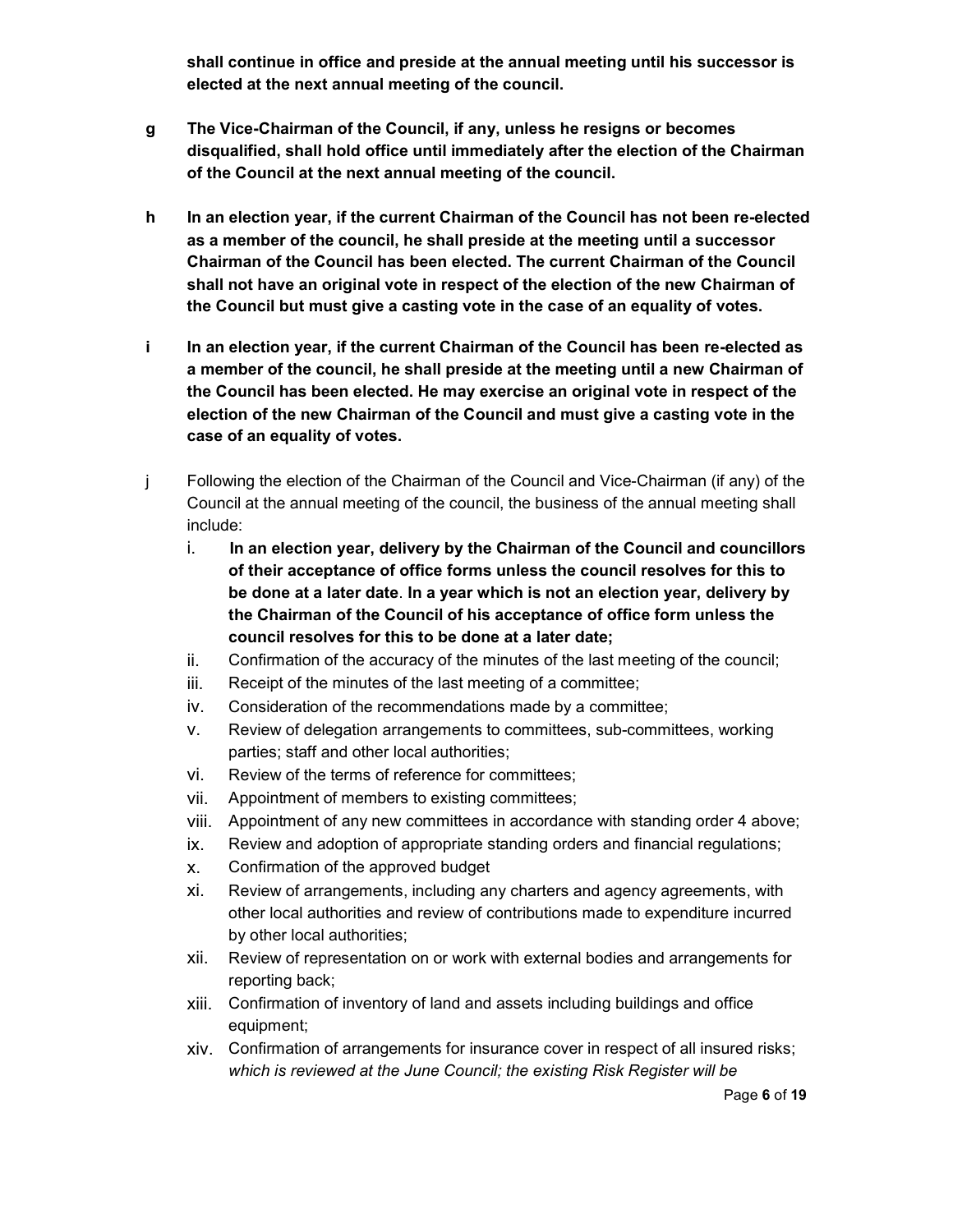provided.

- xv. Confirm the council's complaints procedure is adoption of the Local Government Act 1972 in conjunction with Swale Borough Council. (Reference Section 14.)
- xvi. Confirm of the council's procedures for handling requests made under the Freedom of Information Act 2000 and the Data Protection Act 1998;
- xvii. Confirm the council's policy on dealing with the press (see 19 below)
- xviii. Determining the time and place of ordinary meetings of the full council up to and including the next annual meeting of full council.

# 4. extraordinary Meetings of the CounCil and CoMMittees and sub-CoMMittees

- a The Chairman of the Council may convene an extraordinary meeting of the council at any time.
- b If the Chairman of the Council does not or refuses to call an extraordinary meeting of the council within seven days of having been requested in writing to do so by two councillors, any two councillors may convene an extraordinary meeting of the council. The public notice giving the time, place and agenda for such a meeting must be signed by the two councillors.
- c The chairman of a committee [or a sub-committee] may convene an extraordinary meeting of the committee [or the sub-committee] at any time.
- d If the chairman of a committee [or a sub-committee] does not or refuses to call an extraordinary meeting within 7 days of having been requested by to do so by 2 members of the committee [or the sub-committee], any 3 members of the committee [and the sub-committee] may convene an extraordinary meeting of a committee [and a sub-committee].

## 5. rules of debate at Meetings

- a Motions on the agenda shall be considered in the order that they appear unless the order is changed at the discretion of the chairman of the meeting.
- b A motion (including an amendment) shall not be progressed unless it has been moved and seconded.
- c A motion on the agenda that is not moved by its proposer may be treated by the chairman of the meeting as withdrawn.
- Page 7 of 19 d If a motion (including an amendment) has been seconded, it may be withdrawn by the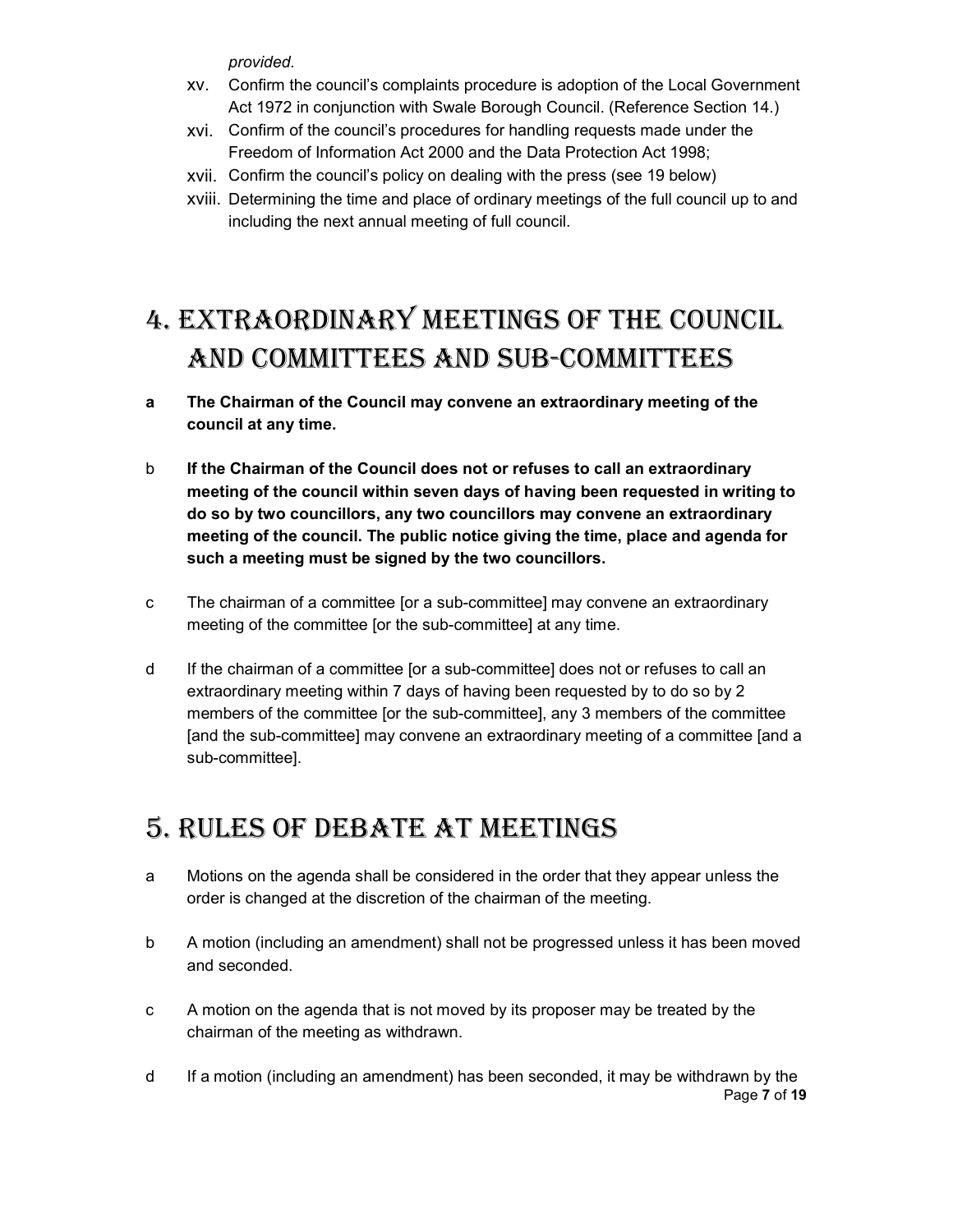proposer only with the consent of the seconder and the meeting.

- e An amendment is a proposal to remove or add words to a motion. It shall not negate the motion.
- f If an amendment to the original motion is carried, the original motion becomes the substantive motion upon which further amendment(s) may be moved.
- g An amendment shall not be considered unless early verbal notice of it is given at the meeting and, if requested by the chairman of the meeting, is expressed in writing to the chairman.
- h A councillor may move an amendment to his own motion if agreed by the meeting. If a motion has already been seconded, the amendment shall be with the consent of the seconder and the meeting.
- i If there is more than one amendment to an original or substantive motion, the amendments shall be moved in the order directed by the chairman.
- j Subject to standing order 5(k) below, only one amendment shall be moved and debated at a time, the order of which shall be directed by the chairman of the meeting.
- k One or more amendments may be discussed together if the chairman of the meeting considers this expedient but each amendment shall be voted upon separately.
- l A councillor may not move more than one amendment to an original or substantive motion.
- m The mover of an amendment has no right of reply at the end of debate on it.
- n Where a series of amendments to an original motion are carried, the mover of the original motion shall have a right of reply either at the end of debate of the first amendment or at the very end of debate on the final substantive motion immediately before it is put to the vote.
- o Unless permitted by the chairman of the meeting, a councillor may speak once in the debate on a motion except:
	- i. to speak on an amendment moved by another councillor;
	- ii. to move or speak on another amendment if the motion has been amended since he last spoke;
	- iii. to make a point of order;
	- iv. to give a personal explanation; or
	- v. in exercise of a right of reply.
- p During the debate of a motion, a councillor may interrupt only on a point of order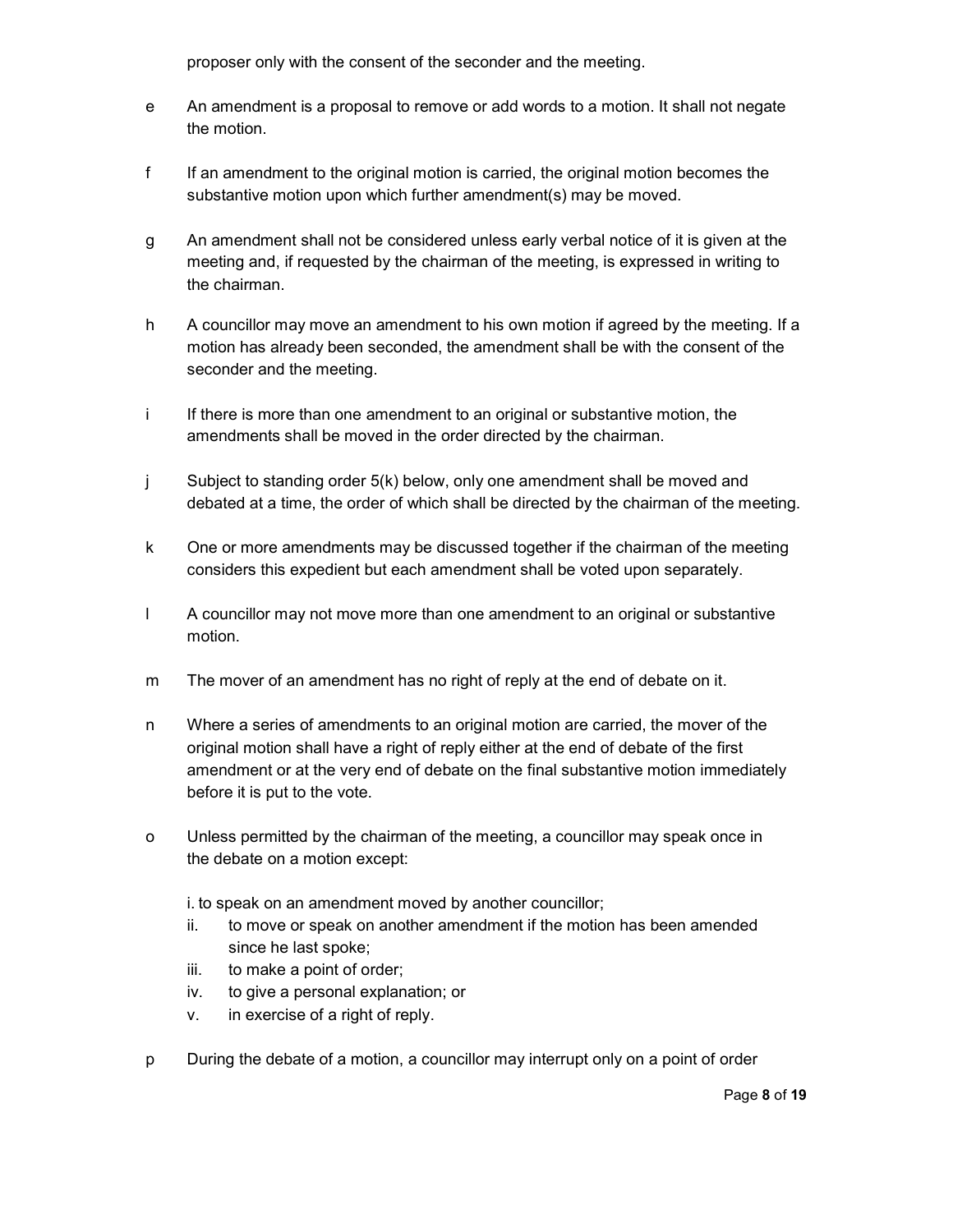or a personal explanation and the councillor who was interrupted shall stop speaking. A councillor raising a point of order shall identify the standing order which he considers has been breached or specify the other irregularity in the proceedings of the meeting he is concerned by.

- q A point of order shall be decided by the chairman of the meeting and his decision shall be final.
- r When a motion is under debate, no other motion shall be moved except:
	- i. to amend the motion;
	- ii. to proceed to the next business;
	- iii. to adjourn the debate;
	- iv. to put the motion to a vote;
	- v. to ask a person to be no longer heard or to leave the meeting;
	- vi. to refer a motion to a committee or sub-committee for consideration;
	- vii. to exclude the public and press;
	- viii. to adjourn the meeting; or
	- ix. to suspend particular standing order(s) excepting those which reflect mandatory statutory requirements.
- s Before an original or substantive motion is put to the vote, the chairman of the meeting shall be satisfied that the motion has been sufficiently debated and that the mover of the motion under debate has exercised or waived his right of reply.
- t Excluding motions moved understanding order 1(r) above, the contributions or speeches by a councillor shall relate only to the motion under discussion and shall not exceed 5 minutes without the consent of the chairman of the meeting.

## 6. Previous resolutions

- a A resolution shall not be reversed within six months except either by a special motion, which requires written notice by at least 5 councillors to be given to the Proper Officer in accordance with standing order 8 below, or by a motion moved in pursuance of the recommendation of a committee or a sub-committee.
- b When a motion moved pursuant to standing order 6(a) above has been disposed of, no similar motion may be moved within a further six months.

# 7. voting on aPPointMents

Page 9 of 19 a Where more than two persons have been nominated for a position to be filled by the council and none of those persons has received an absolute majority of votes in their favour, the name of the person having the least number of votes shall be struck off the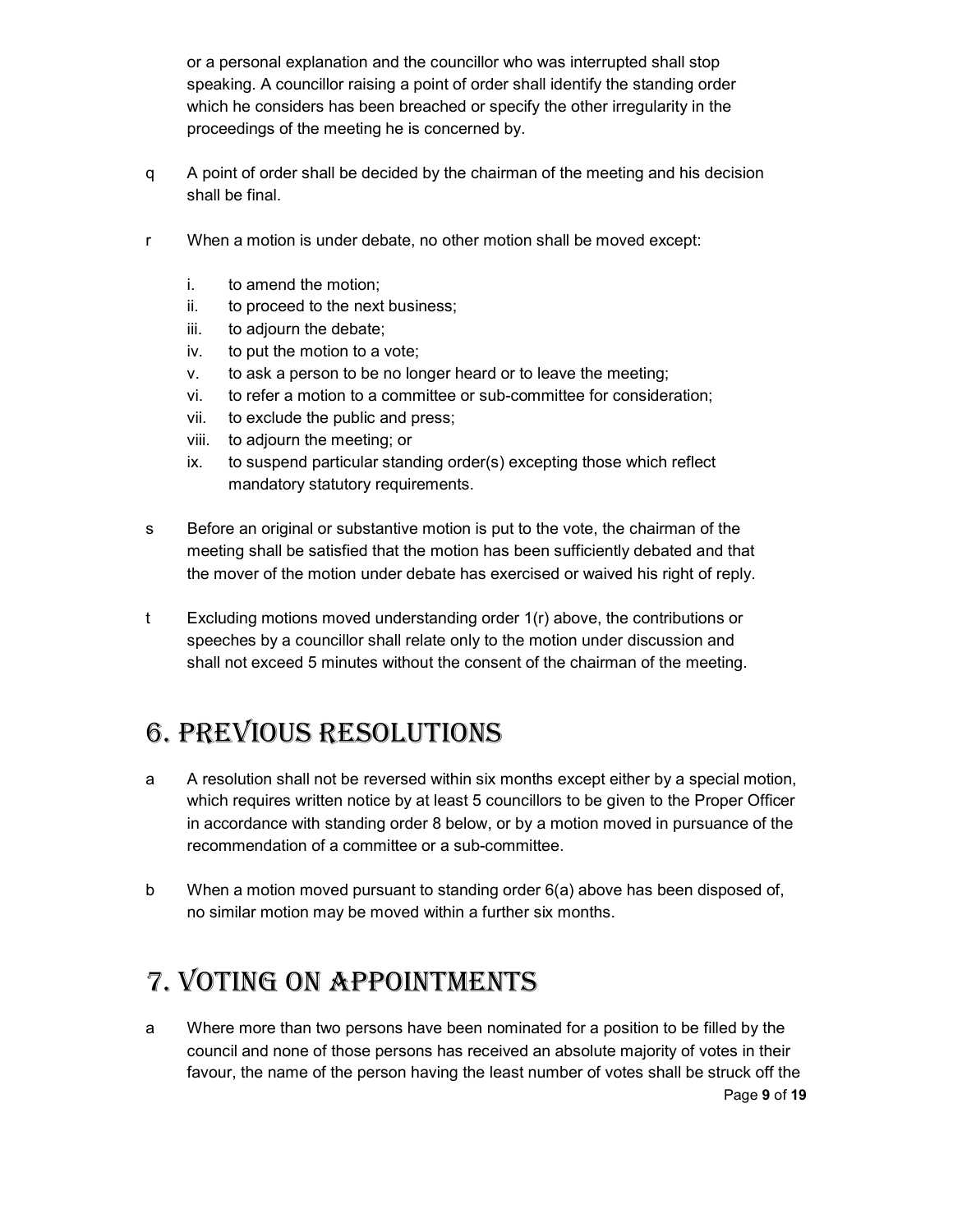list and a fresh vote taken. This process shall continue until a majority of votes is given in favour of one person. A tie in votes may be settled by the casting vote to be exercised by the chairman of the meeting.

# 8. Motions that require written notiCe to be given to the ProPer offiCer Prior to the Meeting

- a A motion shall relate to the responsibilities of the meeting which it is tabled for and in any event shall relate to the performance of the council's statutory functions, powers and obligations or an issue which specifically affects the council's area or its residents.
- b No motion may be moved at a meeting unless it is on the agenda and the mover has given written notice of its wording to the Proper Officer at least 7 clear days before the meeting. Clear days do not include the day of the notice or the day of the meeting.
- c The Proper Officer may, before including a motion on the agenda received in accordance with standing order 8(b) above, correct obvious grammatical or typographical errors in the wording of the motion.
- d If the Proper Officer considers the wording of a motion received in accordance with standing order 8(b) above is not clear in meaning, the motion shall be rejected until the mover of the motion resubmits it in writing to the Proper Officer so that it can be understood at least 5 clear days before the meeting.
- e If the wording or subject of a proposed motion is considered improper, the Proper Officer shall consult with the chairman of the forthcoming meeting or, as the case may be, the councillors who have convened the meeting, to consider whether the motion shall be included in the agenda or rejected.
- f Subject to standing order 8(e) above, the decision of the Proper Officer as to whether or not to include the motion on the agenda shall be final.
- g Motions received shall be recorded in a book for that purpose and numbered in the order that they are received.
- h Motions rejected shall be recorded in a book for that purpose with an explanation by the Proper Officer for their rejection.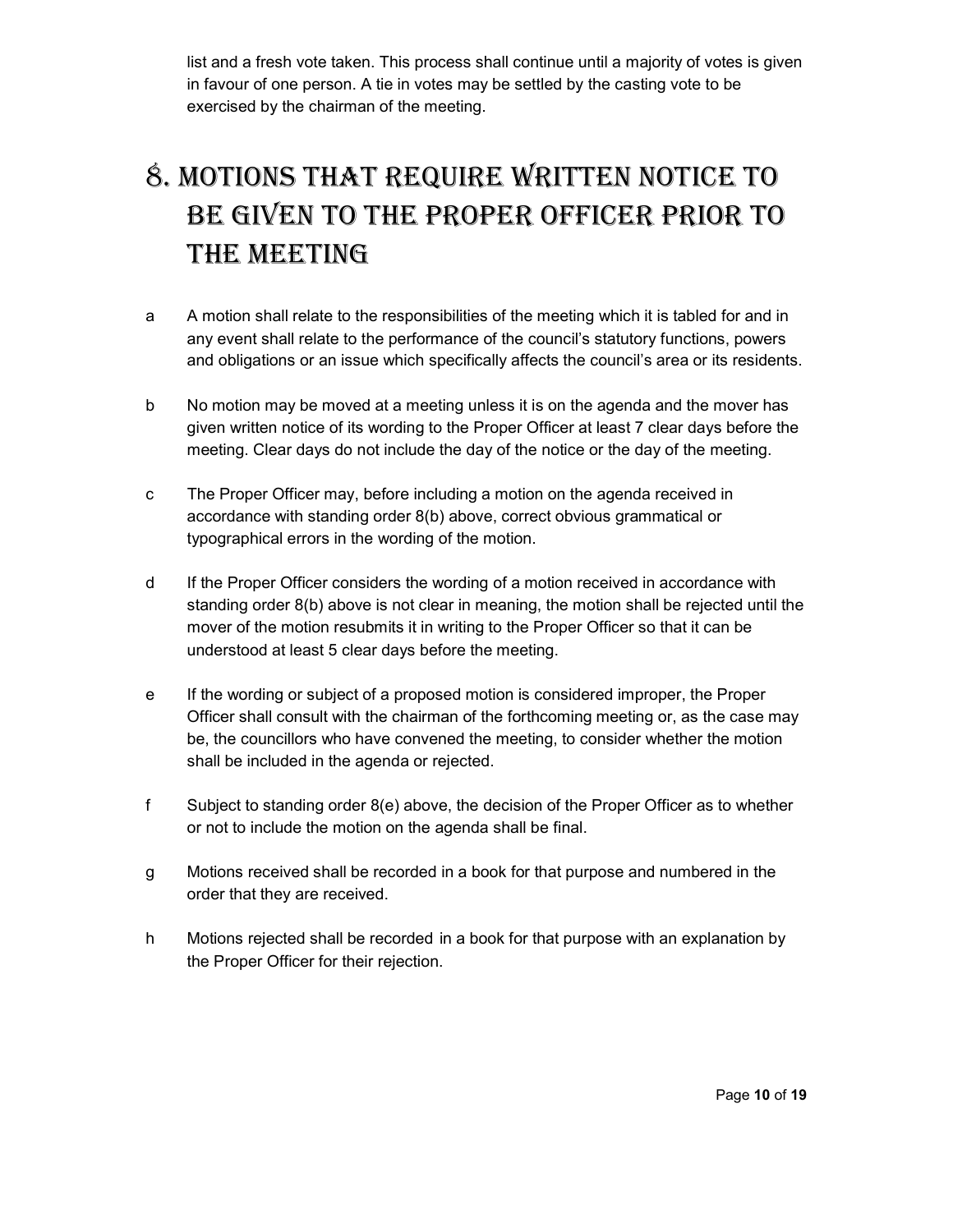# 9. Motions at a Meeting that do not require written notiCe

a The following motions may be moved at a meeting without written notice to the Proper Officer;

i. to correct an inaccuracy in the draft minutes of a meeting;

- ii. to move to a vote;
- iii. to defer consideration of a motion;
- iv. to refer a motion to a particular committee or sub-committee;
- v. to appoint a person to preside at a meeting;
- vi. to change the order of business on the agenda;
- vii. to proceed to the next business on the agenda;
- viii. to require a written report;
- ix. to appoint a committee or sub-committee and their members;
- x. to extend the time limits for speaking;
- xi. to exclude the press and public from a meeting in respect of confidential or sensitive information which is prejudicial to the public interest;
- xii. to not hear further from a councillor or a member of the public;
- xiii. to exclude a councillor or member of the public for disorderly conduct;
- xiv. to temporarily suspend the meeting;
- xv. to suspend a particular standing order (unless it reflects mandatory statutory requirements);
- xvi. to adjourn the meeting; or
- xvii. to close a meeting.

## 10. draft Minutes

- a If the draft minutes of a preceding meeting have been served on councillors with the agenda to attend the meeting at which they are due to be approved for accuracy, they shall be taken as read.
- b There shall be no discussion about the draft minutes of a preceding meeting except in relation to their accuracy. A motion to correct an inaccuracy in the draft minutes shall be moved in accordance with standing order 9(a)(i) above.
- c The accuracy of draft minutes, including any amendment(s) made to them, shall be confirmed by resolution and shall be signed by the chairman of the meeting and stand as an accurate record of the meeting to which the minutes relate.
- d If the chairman of the meeting does not consider the minutes to be an accurate record of the meeting to which they relate, he shall sign the minutes and include a paragraph in the following terms or to the same effect:

"The chairman of this meeting does not believe that the minutes of the meeting of the ( ) held on [date] in respect of ( ) were a correct record but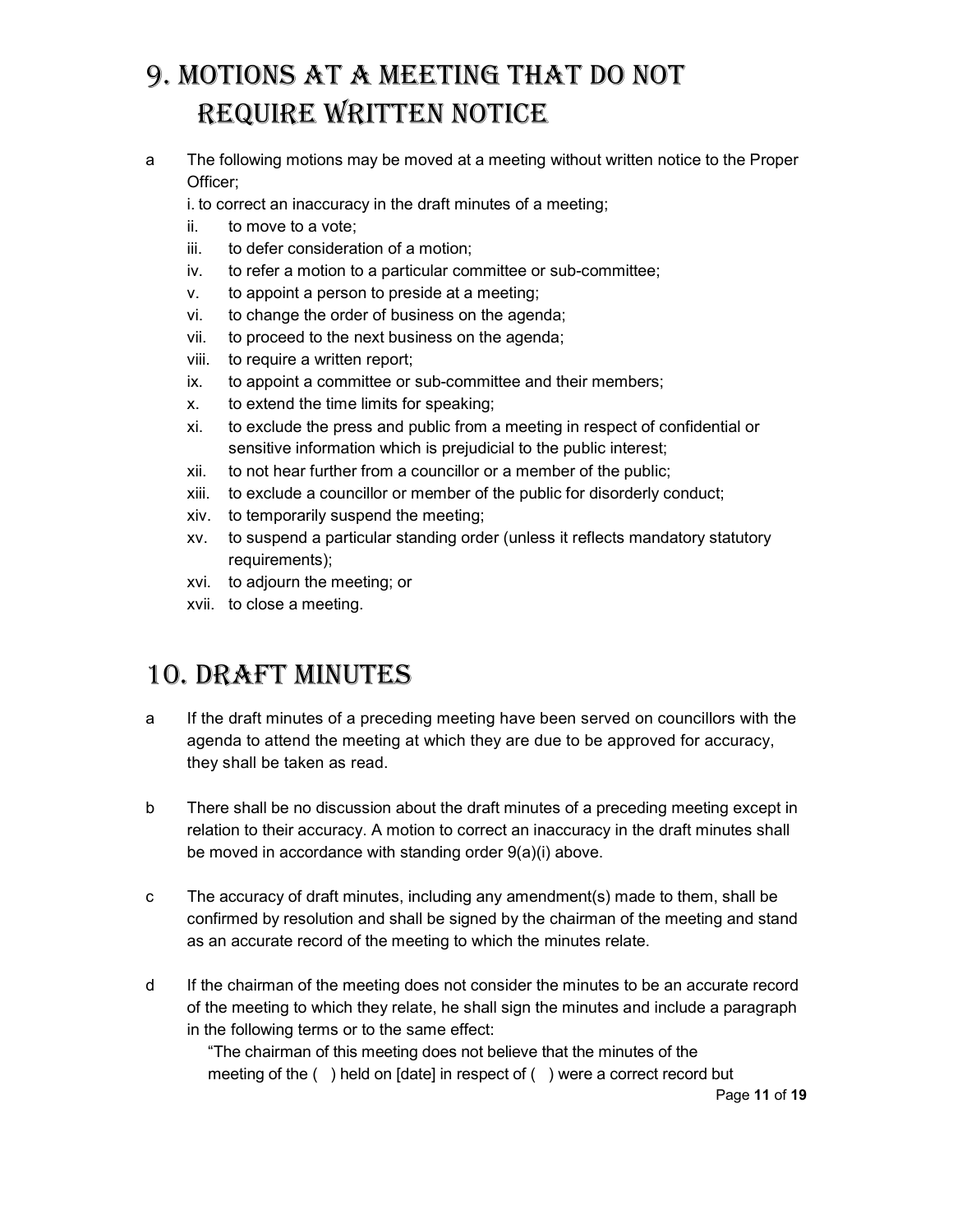his view was not upheld by the meeting and the minutes are confirmed as an accurate record of the proceedings."

e Upon a resolution which confirms the accuracy of the minutes of a meeting, the draft minutes or recordings of the meeting for which approved minutes exist shall be destroyed.

# 11. handling Confidential or sensitive **INFORMATION**

- a The agenda, papers that support the agenda and the minutes of a meeting shall not disclose or otherwise undermine confidential or sensitive information which for special reasons would not be in the public interest.
- b Councillors and staff shall not disclose confidential or sensitive information which for special reasons would not be in the public interest.

## 12. Code of ConduCt and disPensations

See also standing order 1(t) above.

- a All councillors and non-councillors with voting rights shall observe the code of conduct adopted by the council.
- b Unless he has been granted a dispensation, a councillor or non-councillor with voting rights shall withdraw from a meeting when it is considering a matter in which he has a disclosable pecuniary interest if he is asked to do so by the Chair. He may return to the meeting after it has considered the matter in which he had the interest.
- c Unless he has been granted a dispensation, a councillor or non-councillor with voting rights shall withdraw from a meeting when it is considering a matter in which he has another interest if he is asked to do so by the Chair. And if so required by the council's code of conduct. He may return to the meeting after it has considered the matter in which he had the interest.
- d Dispensation requests shall be in writing and submitted to the Proper Officer as soon as possible before the meeting, or failing that, at the start of the meeting for which the dispensation is required.
- e A decision as to whether to grant a dispensation shall be made by the Proper Officer and that decision is final.
- f A dispensation request shall confirm:
	- i. the description and the nature of the disclosable pecuniary interest or other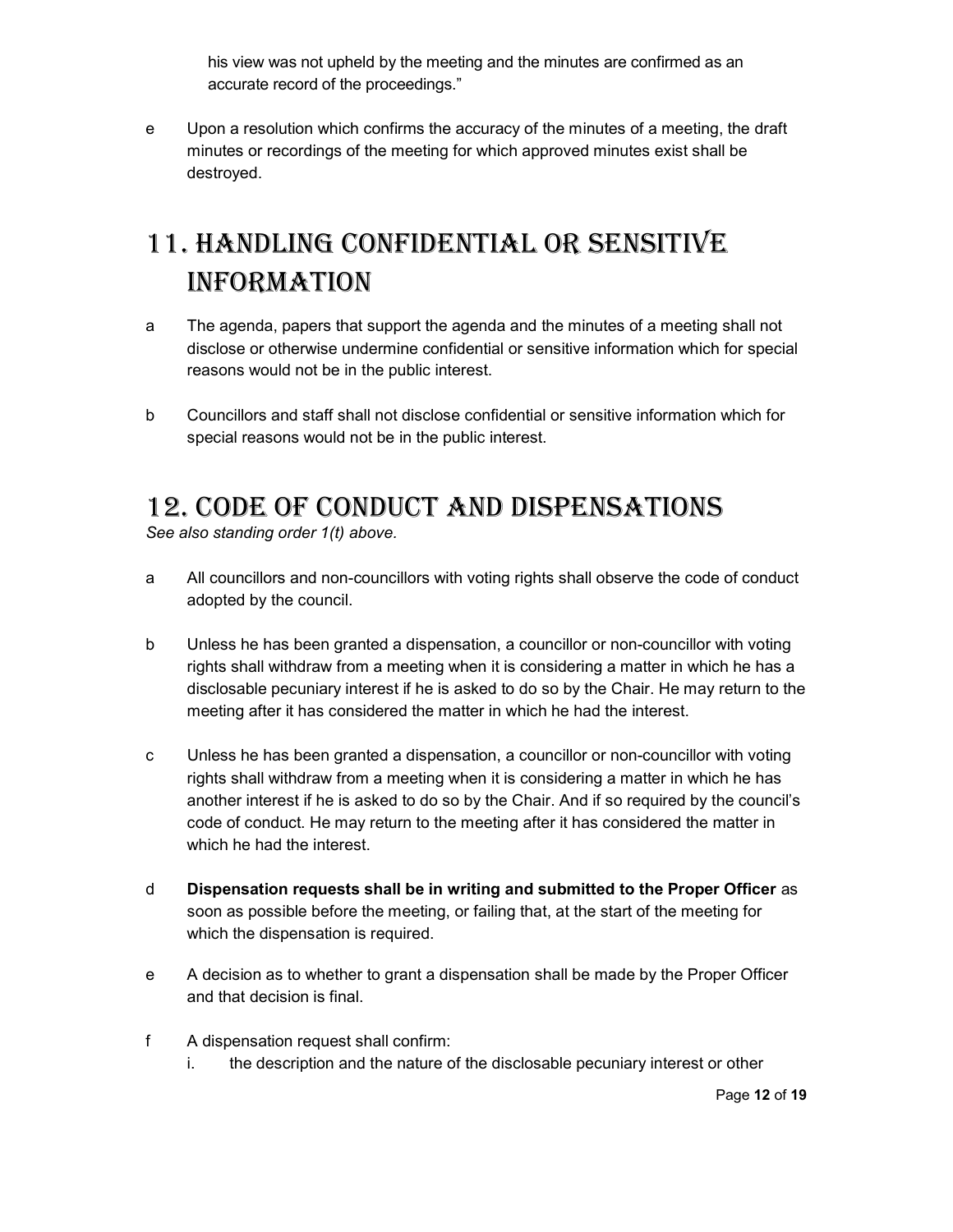interest to which the request for the dispensation relates;

- ii. whether the dispensation is required to participate at a meeting in a discussion only or a discussion and a vote;
- iii. the date of the meeting or the period (not exceeding four years) for which the dispensation is sought; and
- iv. an explanation as to why the dispensation is sought.
- g A dispensation may be granted in accordance with standing order 12(e) above if having regard to all relevant circumstances the following applies:
	- i. without the dispensation the number of persons prohibited from participating in the particular business would be so great a proportion of the meeting transacting the business as to impede the transaction of the business or
	- ii. granting the dispensation is in the interests of persons living in the council's area or
	- iii. it is otherwise appropriate to grant a dispensation.

## 13. disorderly ConduCt at Meetings

- a No person shall obstruct the transaction of business at a meeting or behave offensively or improperly. If this standing order is ignored, the chairman of the meeting shall request such person(s) to moderate or improve their conduct.
- b If person(s) disregard the request of the chairman of the meeting to moderate or improve their conduct, any councillor or the chairman of the meeting may move that the person be no longer heard or excluded from the meeting. The motion, if seconded, shall be put to the vote without discussion.
- c If a resolution made under standing order 13(b) above is ignored, the chairman of the meeting may take further reasonable steps to restore order or to progress the meeting. This may include temporarily suspending or closing the meeting.

## 14. Code of ConduCt CoMPlaints

- i. Complaints made by the general public or another public body / employee relating to a Councillor of Upchurch Parish Council (UPC) will be handled in accordance with UPC's Councillor Complaints Procedure. Upon notification by the Borough Council that a councillor or non-councillor with voting rights has breached the Council's code of conduct, the Council shall consider what, if any, action to take against him. Such action excludes disqualification or suspension from office.
- b Where the notification in standing order 14 (a) above relates to a complaint made by the Proper Officer, the Proper Officer shall notify the Chairman of Council of this fact,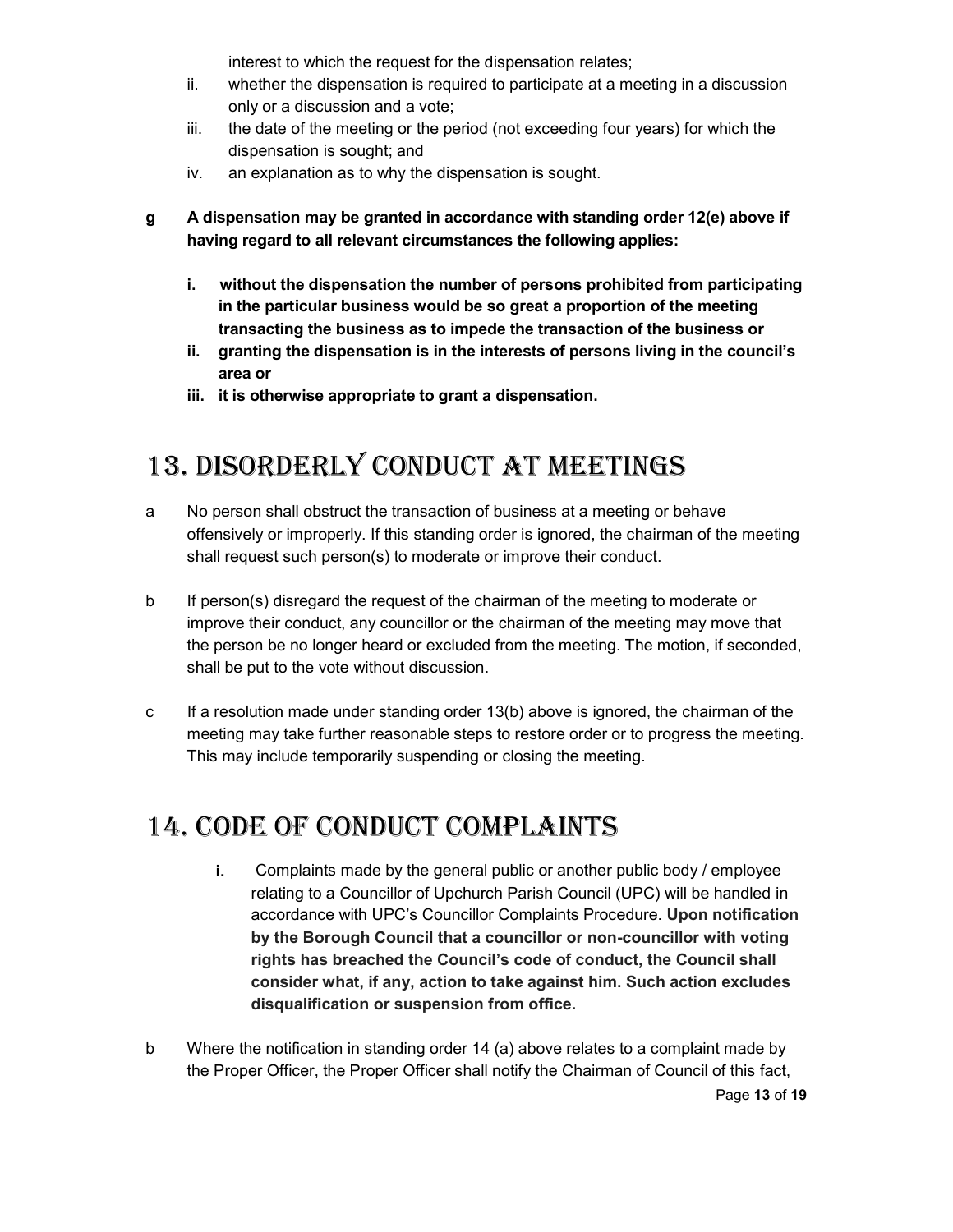and the Chairman shall nominate another staff member to assume the duties of the Proper Officer in relation to the complaint until it has been determined and the council has agreed what action, if any, to take in accordance with standing order 14(a) (i) above.

- c The council may:
	- i. Provide information or evidence where such disclosure is necessary to progress an investigation of the complaint or is required by law.
	- ii. Seek information relevant to the complaint from the person or body with statutory responsibility for investigation of the matter.

## 15. aCCounts and aCCounting stateMents

- a "Proper practices" in standing orders refer to the most recent version of Governance and Accountability for Local Councils – a Practitioners' Guide. .
- b All payments by the council shall be authorised, approved and paid in accordance with the law, proper practices and the council's financial regulations.
- c The Responsible Financial Officer (refer to Sections 16 & 24) shall supply to each councillor in September, November and May meetings each year a statement to summarise:
	- i. the council's receipts and payments for each quarter;
	- ii. the council's aggregate receipts and payments for the year to date;
	- iii. the balances held at the end of the quarter being reported

and which includes a comparison with the budget for the financial year and highlights any actual or potential overspends and the intended purpose for cash held in reserve with how earlier motions / decisions affect these monies.

- d As soon as possible after the financial year end at 31 March, the Responsible Financial Officer shall provide:
	- i. each councillor with a statement summarising the council's receipts and payments for the last quarter and the year to date for information; and
	- ii. to the full council the accounting statements for the year in the form of Section 1 of the annual return, as required by proper practices, for consideration and approval.
- e The year end accounting statements shall be prepared in accordance with proper practices and applying the form of accounts determined by the council (receipts and payments, or income and expenditure) for a year to 31 March. A completed draft annual return shall be presented to each councillor before the end of the following month of May. The annual return of the council, which is subject to external audit,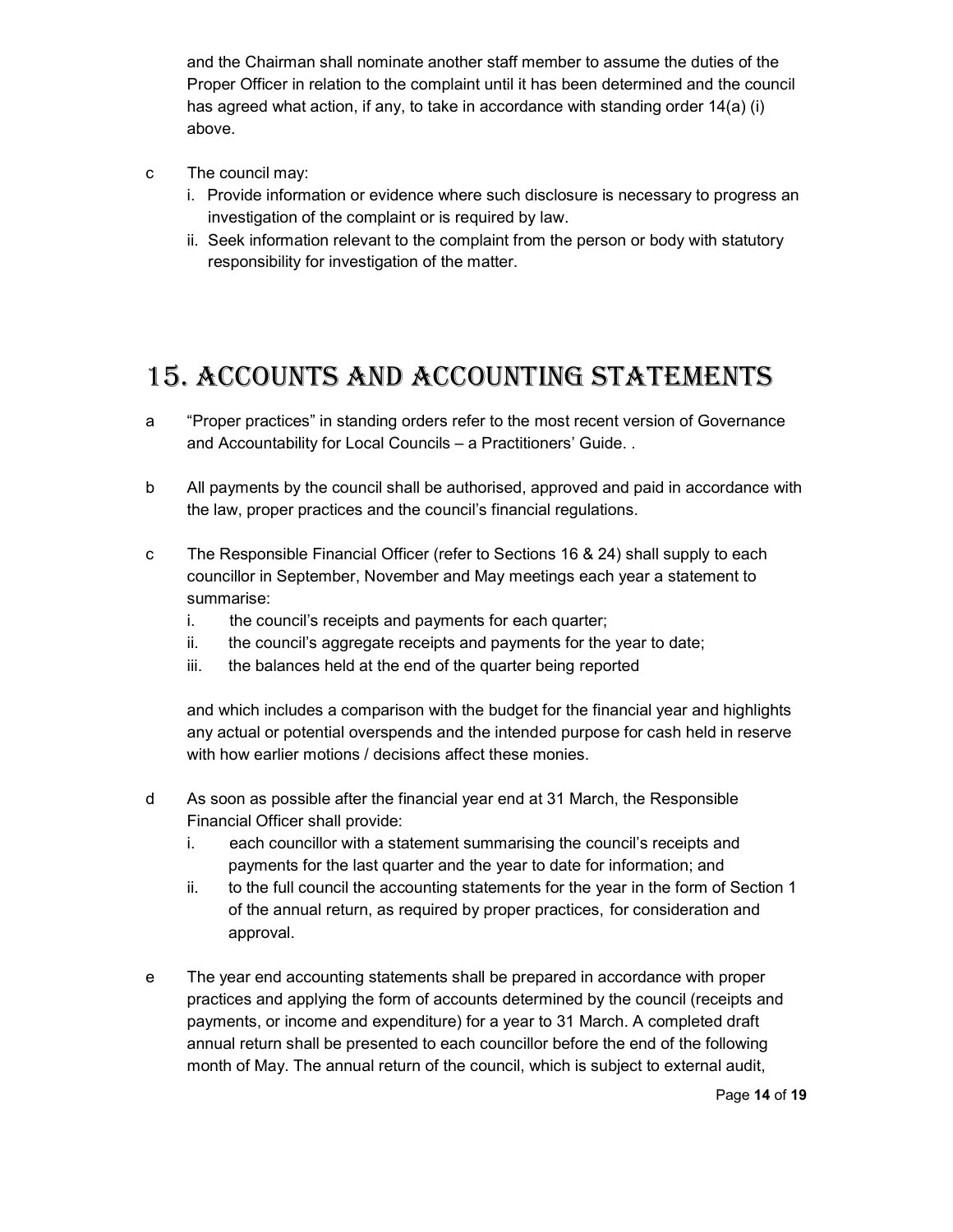including the annual governance statement, shall be presented to council for consideration and formal approval before 30 June.

## 16. finanCial Controls and ProCureMent

- a The council shall consider and approve financial regulations drawn up by the Responsible Financial Officer, which shall include detailed arrangements in respect of the following:
	- i. the keeping of accounting records and systems of internal controls;
	- ii. the assessment and management of financial risks faced by the council;
	- iii. the work of the independent internal auditor in accordance with proper practices and the receipt of regular reports from the internal auditor, which shall be required at least annually;
	- iv. the inspection and copying by councillors and local electors of the council's accounts and/or orders of payments; and
	- v. procurement policies (subject to standing order 16(c) below) including the setting of values for different procedures
- b Financial regulations shall be reviewed regularly and at least annually for fitness of purpose.
- c Financial regulations shall confirm that a proposed contract for the supply of goods, materials, services and the execution of works with an estimated value in excess of £5,000 shall be procured on the basis of the Council's financial regulations.
- d Neither the council, nor a committee or a sub-committee with delegated responsibility for considering tenders, is bound to accept the lowest value tender. Appointment is based on evidenced value for money or benefit to the community.
- e Where the value of a contract is likely to exceed £172,514 (as at January 1st 2014 or other threshold specified by the Office of Government Commerce from time to time) the council must consider whether the Public Contracts Regulations 2006 (SI No. 5, as amended) and the Utilities Contracts Regulations 2006 (SI No. 6, as amended) apply to the contract and, if either of those Regulations apply, the council must comply with EU procurement rules.

## 17. standing orders generally

- a All or part of a standing order, except one that incorporates mandatory statutory requirements, may be suspended by resolution in relation to the consideration of an item on the agenda for a meeting. See 9.a.XV above.
- b A motion to add to or vary or revoke one or more of the council's standing orders,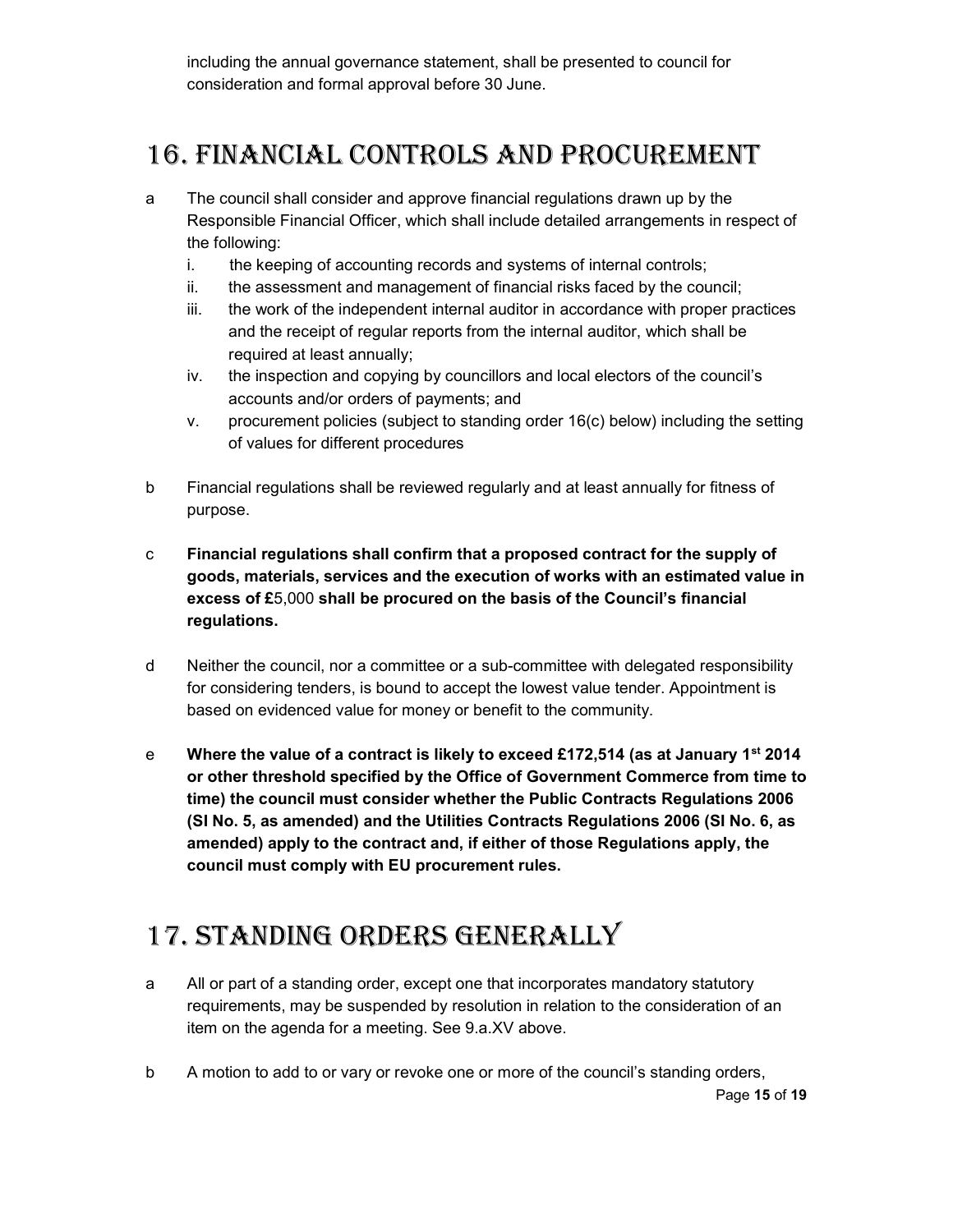except one that incorporates mandatory statutory requirements, shall be proposed by a special motion, the written notice by at least ( 3 ) councillors to be given to the Proper Officer in accordance with standing order 8 above.

- c The Proper Officer shall provide a copy of the council's standing orders to a councillor as soon as possible after he has delivered his acceptance of office form.
- d The decision of the chairman of a meeting as to the application of standing orders at the meeting shall be final.

# 18. REQUESTS FOR INFORMATION

- a Requests for information held by the council shall be handled in accordance with the council's policy in respect of handling requests under the Freedom of Information Act 2000 and the Data Protection Act 1998.
- b Correspondence from, and notices served by, the Information Commissioner shall be referred by the Proper Officer to the chairman of the Council. The Council shall have the power to do anything to facilitate compliance with the Freedom of Information Act 2000.

## 19. relations with the Press/Media

- a Member(s) of the press who wish to contact the council with an enquiry should contact the Proper Officer in the first instance.
- b In the event of an ad hoc interaction with the press and/or other media, councillors and employees will make it clear that any statement is unofficial and not necessarily the views of the council.

#### 20. exeCution and sealing of legal deeds

- a A legal deed shall not be executed on behalf of the council unless authorised by a resolution.
- b Subject to standing order 20a) above, any two councillors may sign, on behalf of the council, any deed required by law and the Proper Officer shall witness their signatures.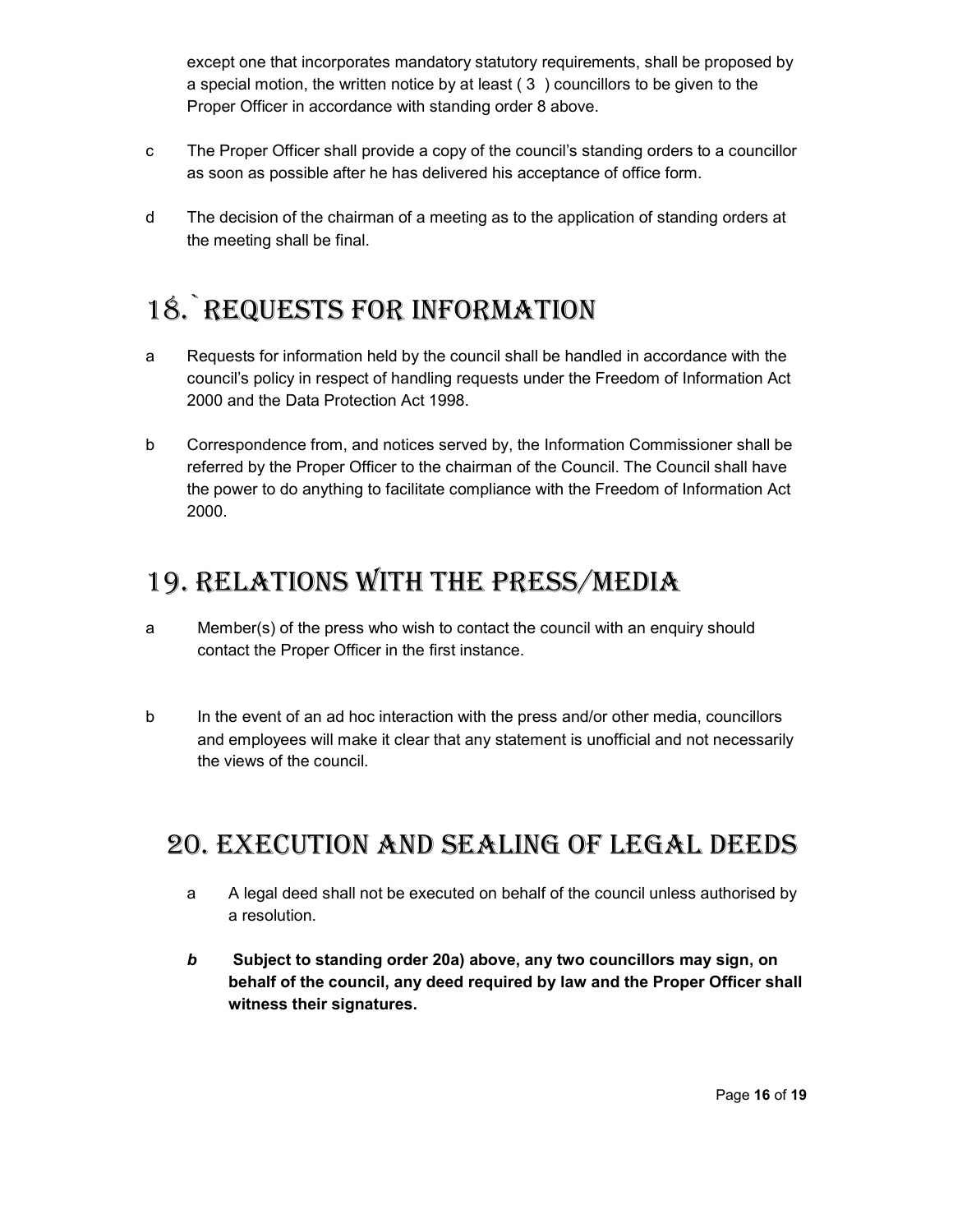# 21. CoMMuniCating with borough and County CounCillors

a An invitation to attend a meeting of the council shall be sent, together with the agenda, to the ward councillor(s) of Borough and the County Councillor representing the area of the council.

## 22. restriCtions on CounCillor aCtivities

a. Unless authorised by a resolution, no councillor shall: i. inspect any land and/or premises which the council has a right or duty to inspect; or ii. issue orders, instructions or directions

#### 23. PROPER OFFICER

- a The Proper Officer shall be the clerk
- b The Proper Officer shall:
	- i. At least three clear days before a meeting of the council, or a committee serve on councillors a summons confirming the time and place and the agenda provided will contain the signature and title of the Proper Officer. (See standing order 1(b) above for the meaning of clear days for a meeting of a full council and standing order 1 (c) above for a meeting of a committee.)
	- ii. give public notice of the time, place and agenda at least three clear days before a meeting of the council or a meeting of a committee (provided that the public notice with agenda of an extraordinary meeting of the council convened by councillors is signed by them);

See standing order 1(b) above for the meaning of clear days for a meeting of a full council and standing order 1(c) above for a meeting of a committee.

- iii. subject to standing order 8 above, include on the agenda all motions in the order received unless a councillor has given written notice at least ( 5 ) days before the meeting confirming his withdrawal of it;
- iv. convene a meeting of full council for the election of a new Chairman of the Council, occasioned by a casual vacancy in his office;
- v. facilitate inspection of the minute book by local government electors;
- vi. receive and retain copies of byelaws made by other local authorities;
- vii. retain acceptance of office forms from councillors;
- viii. retain a copy of every councillor's register of interests;
- ix. assist with responding to requests made under the Freedom of Information Act 2000 and Data Protection Act 1998, in accordance with and subject to the council's policies and procedures relating to the same;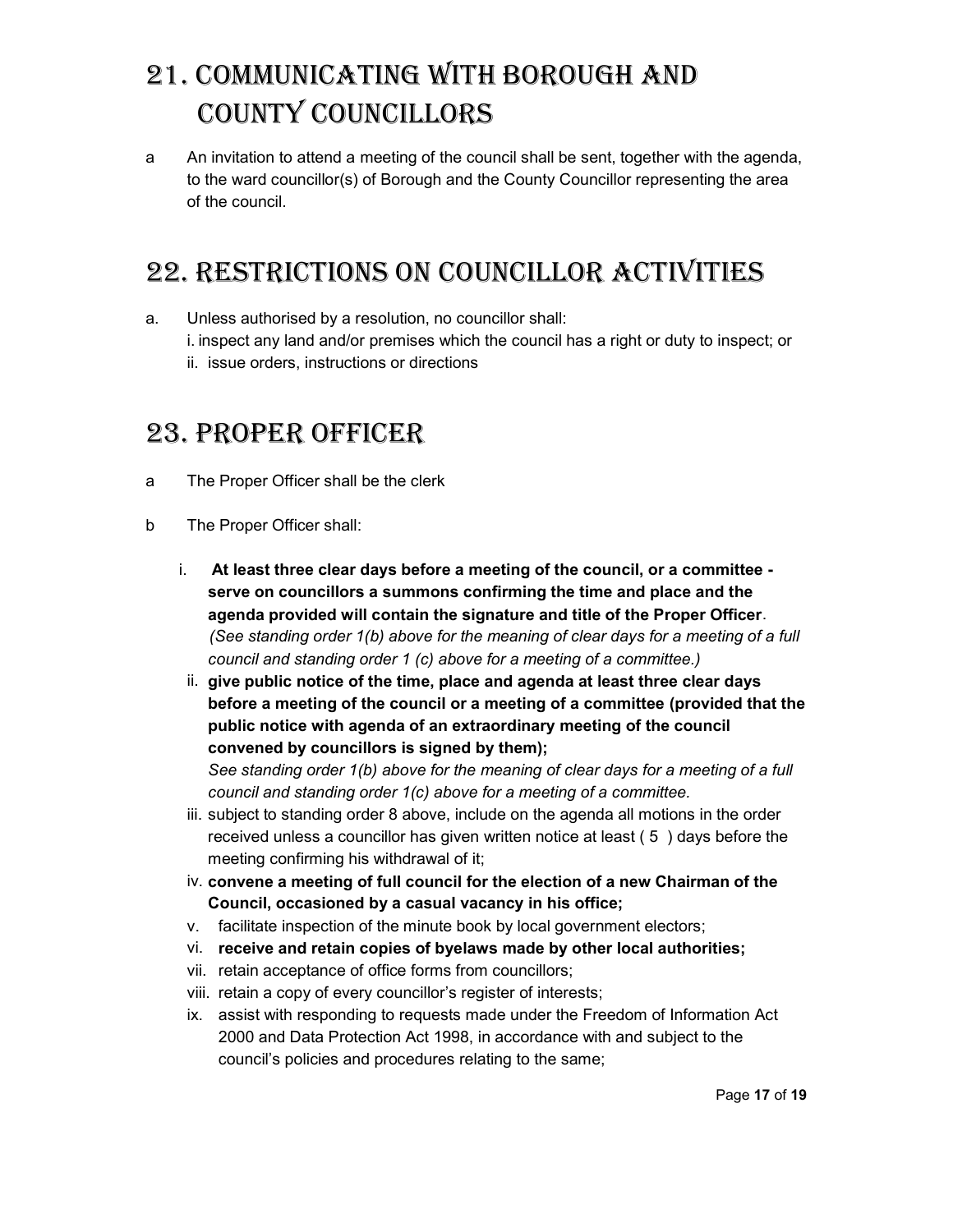- x. receive and send general correspondence and notices on behalf of the council except where there is a resolution to the contrary;
- xi. manage the organisation, storage of, access to and destruction of information held by the council in paper and electronic form;
- xii. arrange for legal deeds to be executed; (See also standing order 20 above)
- xiii. arrange or manage the prompt authorisation, approval, and instruction regarding any payments to be made by the council in accordance with the council's financial regulations;
- xiv. record every planning application notified to the council and the council's response to the local planning authority in minutes included in the Council Minutes
- xv. refer a planning application received by the council to the Chairman of the Planning Committee within (2) working days of receipt to facilitate an extraordinary meeting if the nature of a planning application requires consideration before the next ordinary meeting of the council or planning committee
- xvi. manage access to information about the council via a publication scheme

#### 24. resPonsible finanCial offiCer

a The council shall appoint appropriate personnel to undertake the work of the Responsible Financial Officer (RFO) when the Responsible Financial Officer is absent.

#### 25. handling staff Matters

- a A matter personal to a member of staff that is being considered by a meeting of council is subject to standing order 11 above.
- b In cases regarding absences from work, the Clerk staff shall notify the chairman, if he is not available, the vice-chairman of absence occasioned by illness or other reason and that person shall report such absence to the Council at its next meeting.
- c The chairman shall conduct a review of the performance and annual appraisal of the work of the clerk.
	- i. The reviews and appraisal shall be recorded in writing between the chair and the clerk. This will be confidential and secure, retained securely by the chair.
	- ii. If the chair is in receipt of a resolution he will prepare a short statement on the clerk's performance and present it to full council as a confidential item.
- d The Council shall adopt and apply the ACAS Code of Practice 1 (Disciplinary and Grievance Procedure) for the handling of these matters.
	- i. If an informal or formal grievance matter raised by an officer relates to the chairman or vice-chairman of any committee this shall be communicated to another member of the committee, which shall be reported back and